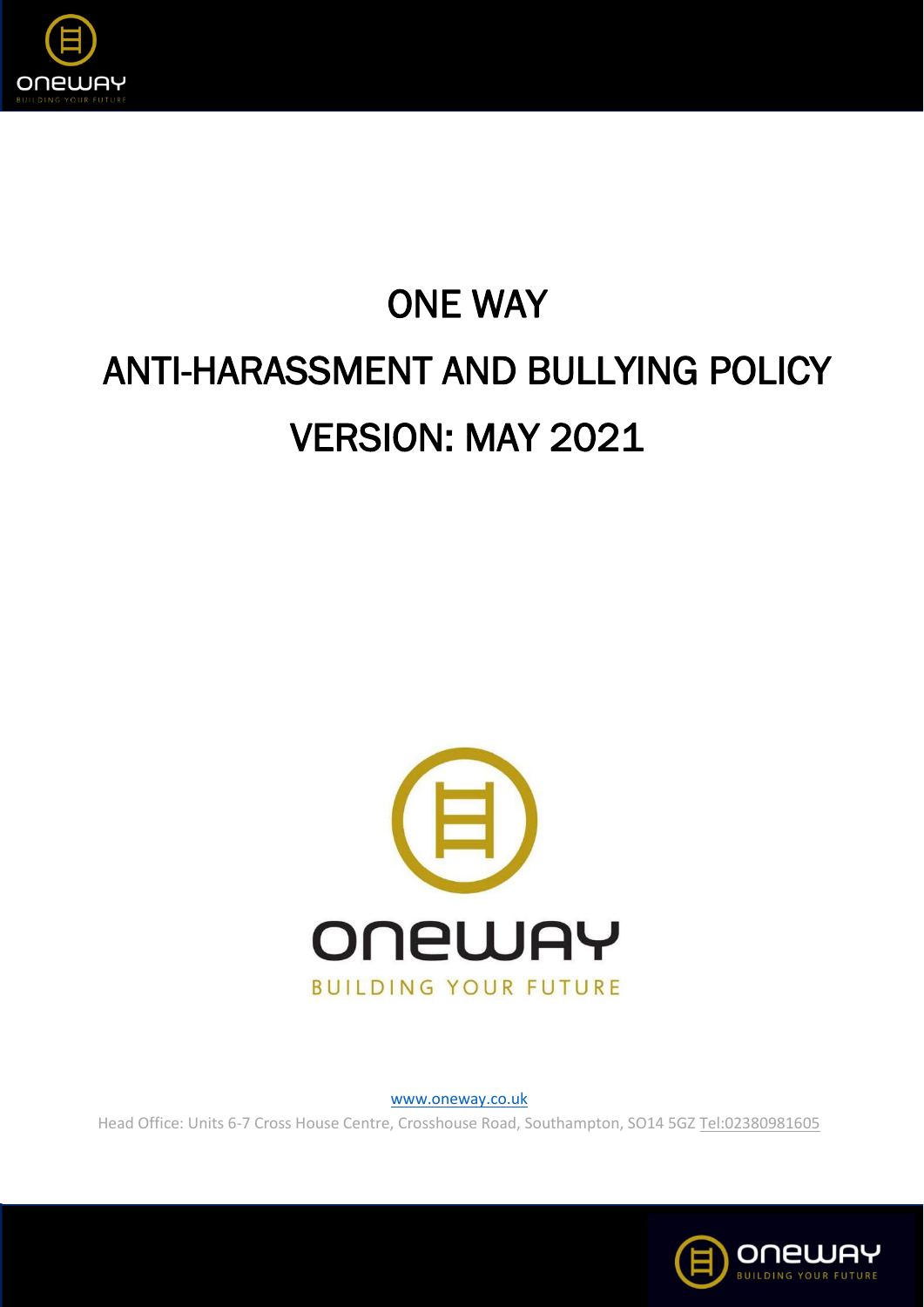

## Anti-Harassment and Bullying Policy

The purpose of this policy is to ensure that all staff are treated and treat others with dignity and respect, free from harassment and bullying. All staff should take the time to ensure they understand what types of behaviour are unacceptable under this policy.

This policy covers harassment or bullying which occurs both in and out of the workplace, such as on business trips or at events or work-related social functions. It covers bullying and harassment by staff and also by third parties such as customers, suppliers or visitors to our premises.

Staff must treat colleagues and others with dignity and respect, and should always consider whether their words or conduct could be offensive. Even unintentional harassment or bullying is unacceptable.

We will take allegations of harassment or bullying seriously and address them promptly and confidentially where possible. Harassment or bullying by an employee will be treated as misconduct under our Disciplinary Procedure. In some cases it may amount to gross misconduct leading to summary dismissal.

This policy does not form part of any employee's contract of employment and we may amend it at any time or depart from it where we consider appropriate.

## What the law says

The Equality Act 2010 prohibits harassment related to age, disability, gender reassignment, marital or civil partner status, pregnancy or maternity, race, colour, nationality, ethnic or national origin, religion or belief, sex or sexual orientation. For more information see our Equal Opportunities Policy.

The Protection from Harassment Act 1997 also makes it unlawful to pursue a course of conduct which you know or ought to know would be harassment, which includes causing someone alarm or distress.

Under the Health and Safety at Work Act 1974 staff are entitled to a safe place and system of work.

Individual members of staff may in some cases be legally liable for harassment of colleagues or third parties including customers, and may be ordered to pay compensation by a court or employment tribunal.

#### Who is covered by the policy?

This policy covers all individuals working for us or at any of our premises irrespective of their status, level or grade. It therefore includes all employees, managers, directors, officers, consultants, contractors, trainees, homeworkers, casual and agency staff and volunteers (collectively referred to as staff in this policy).

## What is harassment?

Harassment is any unwanted physical, verbal or non-verbal conduct which has the purpose or effect of violating a person's dignity or creating an intimidating, hostile, degrading, humiliating or offensive environment for them. A single incident can amount to harassment.

It also includes treating someone less favourably because they have submitted or refused to submit to such behaviour in the past.

Unlawful harassment may involve conduct of a sexual nature (sexual harassment), or it may be related to age, disability, gender reassignment, marital or civil partner status, pregnancy or maternity, race, colour, nationality, ethnic or national origin, religion or belief, sex or sexual orientation. Harassment is unacceptable even if it does not fall within any of these categories.

Harassment may include, for example:

- unwanted physical conduct or "horseplay", including touching, pinching, pushing, grabbing, brushing past someone, invading their personal space, and more serious forms of physical or sexual assault;
- unwelcome sexual advances or suggestive behaviour (which the harasser may perceive as harmless), and suggestions that sexual favours may further a career or that a refusal may hinder it;
- continued suggestions for social activity after it has been made clear that such suggestions are unwelcome;
- sending or displaying material that is pornographic or that some people may find offensive (including emails, text messages, video clips and images sent by mobile phone or posted on the internet);

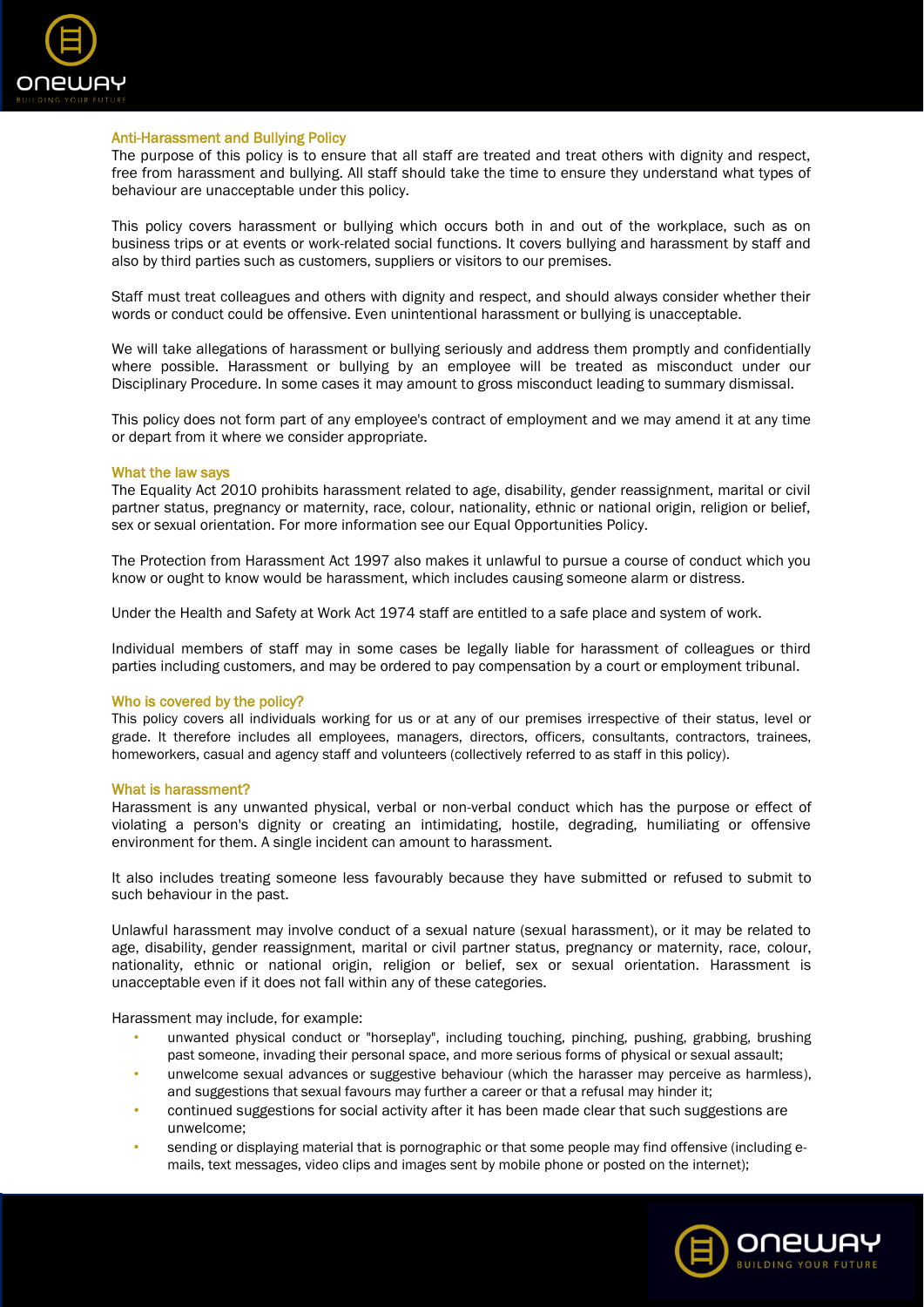

- offensive or intimidating comments or gestures, or insensitive jokes or pranks;
- mocking, mimicking or belittling a person's disability;
- racist, sexist, homophobic or ageist jokes, or derogatory or stereotypical remarks about a particular ethnic or religious group or gender;
- outing or threatening to out someone as gay or lesbian; or
- ignoring or shunning someone, for example, by deliberately excluding them from a conversation or a workplace social activity.

A person may be harassed even if they were not the intended "target". For example, a person may be harassed by racist jokes about a different ethnic group if they create an offensive environment for him.

## What is bullying?

Bullying is offensive, intimidating, malicious or insulting behaviour involving the misuse of power that can make a person feel vulnerable, upset, humiliated, undermined or threatened. Power does not always mean being in a position of authority, but can include both personal strength and the power to coerce through fear or intimidation.

Bullying can take the form of physical, verbal and non-verbal conduct. Bullying may include, by way of example:

- shouting at, being sarcastic towards, ridiculing or demeaning others;
- physical or psychological threats;
- overbearing and intimidating levels of supervision;
- inappropriate and/or derogatory remarks about someone's performance;
- abuse of authority or power by those in positions of seniority; or
- deliberately excluding someone from meetings or communications without good reason.

Legitimate, reasonable and constructive criticism of a worker's performance or behaviour, or reasonable instructions given to workers in the course of their employment, will not amount to bullying on their own.

#### Informal steps

If you are being bullied or harassed, you should initially consider raising the problem informally with the person responsible, if you feel able. You should explain clearly to them that their behaviour is not welcome or makes you uncomfortable. If this is too difficult or embarrassing, you should speak to your line manager, who can provide confidential advice and assistance in resolving the issue formally or informally.

If you are not certain whether an incident or series of incidents amount to bullying or harassment, you should initially contact your line manager informally for confidential advice.

If informal steps have not been successful or are not possible or appropriate, you should follow the formal procedure set out below.

## Raising a formal complaint

If you wish to make a formal complaint about bullying or harassment, you should submit it in writing to your line manager, whose role is to achieve a solution wherever possible and to respect the confidentiality of all concerned. If the matter concerns that person, you should refer it to their line manager.

Your written complaint should set out full details of the conduct in question, including the name of the harasser or bully, the nature of the harassment or bullying, the date(s) and time(s) at which it occurred, the names of any witnesses and any action that has been taken so far to attempt to stop it from occurring.

As a general principle, the decision whether to progress a complaint is up to you. However, we have a duty to protect all staff and may pursue the matter independently if, in all the circumstances, we consider it appropriate to do so.

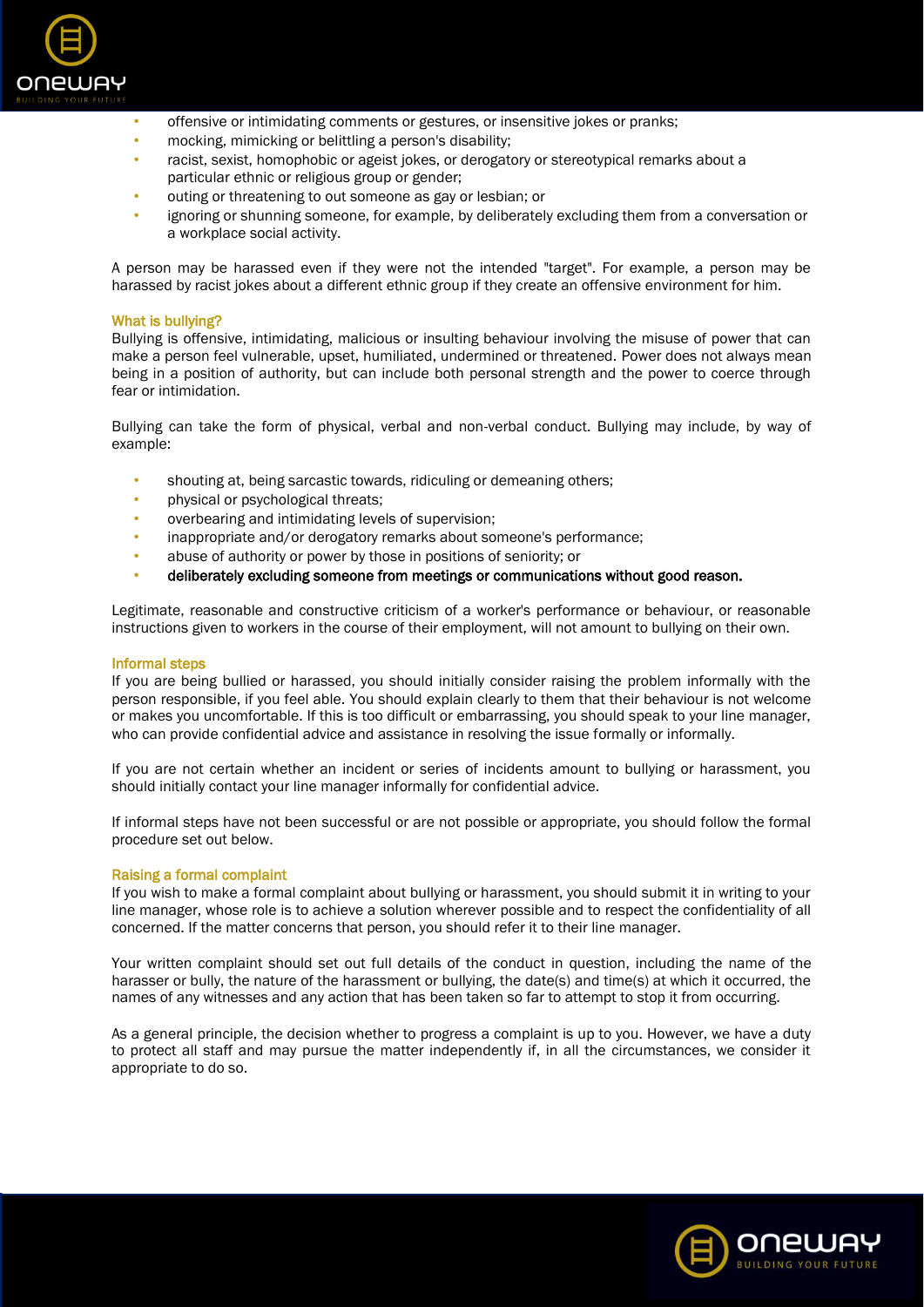

## Formal investigations

We will investigate complaints in a timely and confidential manner. Individuals not involved in the complaint or the investigation should not be told about it. The investigation will be conducted by someone with appropriate experience and no prior involvement in the complaint. The investigation should be thorough, impartial and objective, and carried out with sensitivity and due respect for the rights of all parties concerned.

We will arrange a meeting with you, usually within one week of receiving your complaint, so that you can give your account of events. You have the right to be accompanied by a colleague or a trade union representative of your choice, who must respect the confidentiality of the investigation. You will be given a provisional timetable for the investigation. The investigator will arrange further meetings with you as appropriate throughout the investigation.

Where your complaint is about an employee, we may consider suspending them on full pay or making other temporary changes to working arrangements pending the outcome of the investigation, if circumstances require. The investigator will also meet with the alleged harasser or bully who may also be accompanied by a colleague or trade union representative of their choice to hear their account of events. They have a right to be told the details of the allegations against them, so that they can respond.

Where your complaint is about someone other than an employee, such as a contractor, customer, service user, supplier, or visitor, we will consider what action may be appropriate to protect you and anyone involved pending the outcome of the investigation, bearing in mind the reasonable needs of the business and the rights of that person. Where appropriate, we will attempt to discuss the matter with the third party.

We will also seriously consider any request that you make for changes to your own working arrangements during the investigation. For example you may ask for changes to your duties or working hours so as to avoid or minimise contact with the alleged harasser or bully.

It may be necessary to interview witnesses to any of the incidents mentioned in your complaint. If so, the importance of confidentiality will be emphasised to them.

At the end of the investigation, the investigator will submit a report to a Director nominated to consider the complaint. The Director will arrange a meeting with you, usually within a week of receiving the report, in order to discuss the outcome and what action, if any, should be taken. You have the right to be bring a colleague or a trade union representative to the meeting. A copy of the report and the Director's findings will be given to you and to the alleged harasser.

#### Action following the investigation

If the Director considers that harassment or bullying has occurred, prompt action will be taken to address it.

Where the harasser or bully is an employee the matter will be dealt with as a case of possible misconduct or gross misconduct under our Disciplinary Procedure.

Where the harasser or bully is a third party, appropriate action might include putting up signs setting out acceptable and unacceptable behaviour; speaking or writing to the person and/or their superior about their behaviour; or, in very serious cases, banning them from the premises or terminating a contract with them.

Whether or not your complaint is upheld, we will consider how best to manage the ongoing working relationship between you and the alleged harasser or bully. It may be appropriate to arrange some form of mediation and/or counselling, or to change the duties, working location or reporting lines of one or both parties.

Any staff member who deliberately provides false information or otherwise acts in bad faith as part of an investigation may be subject to action under our Disciplinary Procedure.